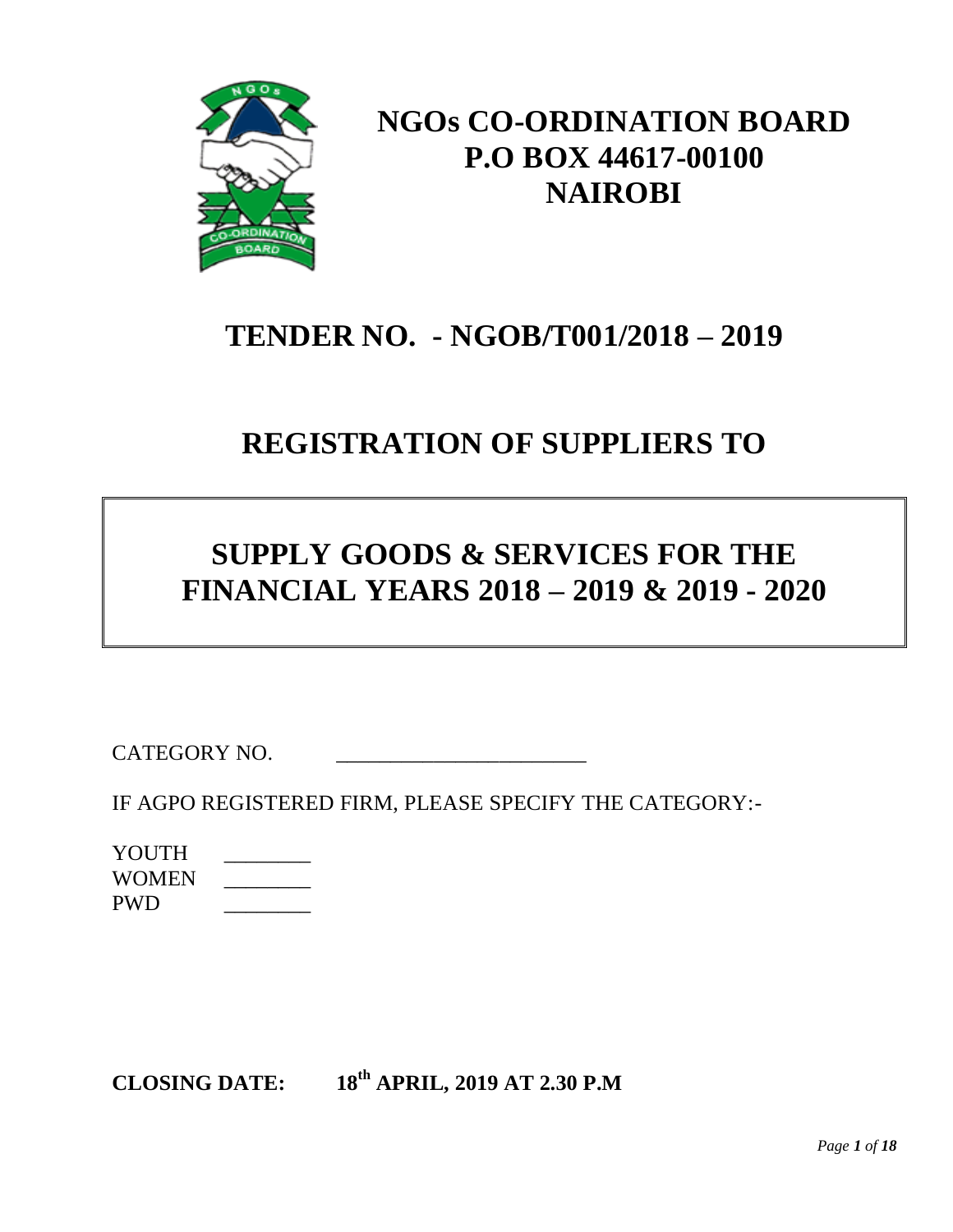## **Table of Contents**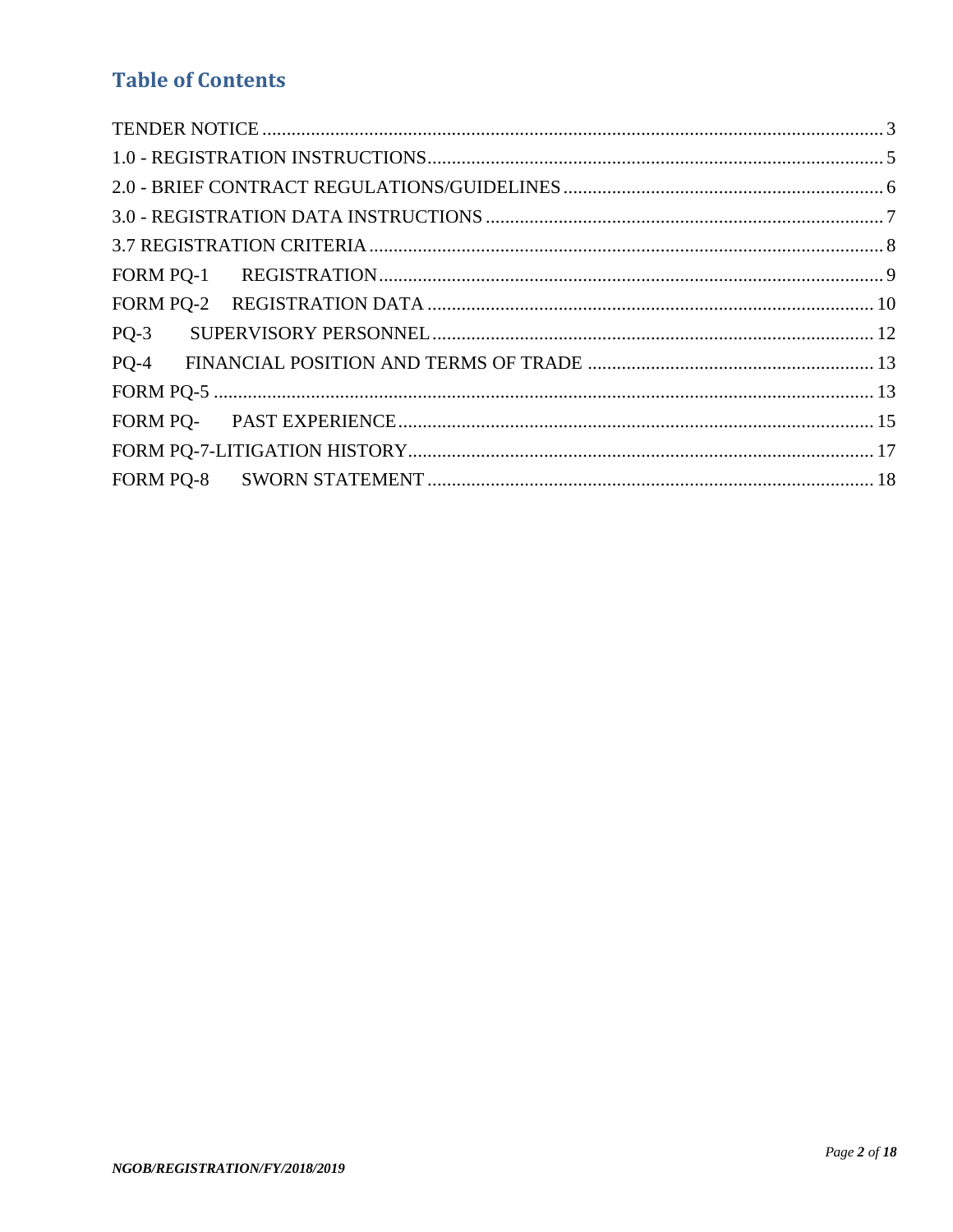## **TENDER NOTICE**

## <span id="page-2-0"></span>**REGISTRATION OF SUPPLIERS FOR SUPPLY OF GOODS & SERVICES FOR FINANCIAL YEARS 2019/2020 & 2020/2021**

NGOs Co-ordination Board invites application from interested and eligible bidders for registration as supplier(s) of goods, services and consultancy services for the financial Years 2019/2020 & 2020/2021 ending January 30<sup>th</sup>June, 2021.

The registration tender documents, containing submission information, detailed terms and conditions of registration may be downloaded from NGOs Board Website [www.ngobureau.or.ke](http://www.ngobureau.or.ke/) or PPIP portal [www.tenders.go.ke](http://www.tenders.go.ke/) at no fee and **MUST** register their interest immediately by sending an email to [procurement@ngobureau.or.ke](mailto:procurement@ngobureau.or.ke) stating their names, tender no., category, email, postal address and telephone no.

Applications for registration shall be submitted in a sealed envelope marked with tender name and category number and deposited in the tender box at NGOs Board offices,  $14<sup>th</sup>$  floor of Co-operative Bank House during normal office working hours  $(8.00 \text{ a.m} - 5.00 \text{ p.m})$ . Applications can also be posted to **The Executive Director, NGOs Co-ordination Board, P.O Box 44617 – 00100 NAIROBI** so as to be received on or by  $18<sup>th</sup>$  April, 2019. The Board reserves the right to accept or reject any late applications.

Completed registration documents should be in plain sealed envelopes clearly marked on the envelope as follows:-

**REGISTRATION OF SUPPLIERS 2019/2020-2020/2021**

**CATEGORY NO: \_\_\_\_\_\_\_\_\_\_\_\_\_\_\_\_\_\_\_\_\_\_\_\_\_\_\_\_\_\_\_\_\_\_\_\_\_\_\_\_\_\_\_\_\_**

 $SUPPLY$   $OF:$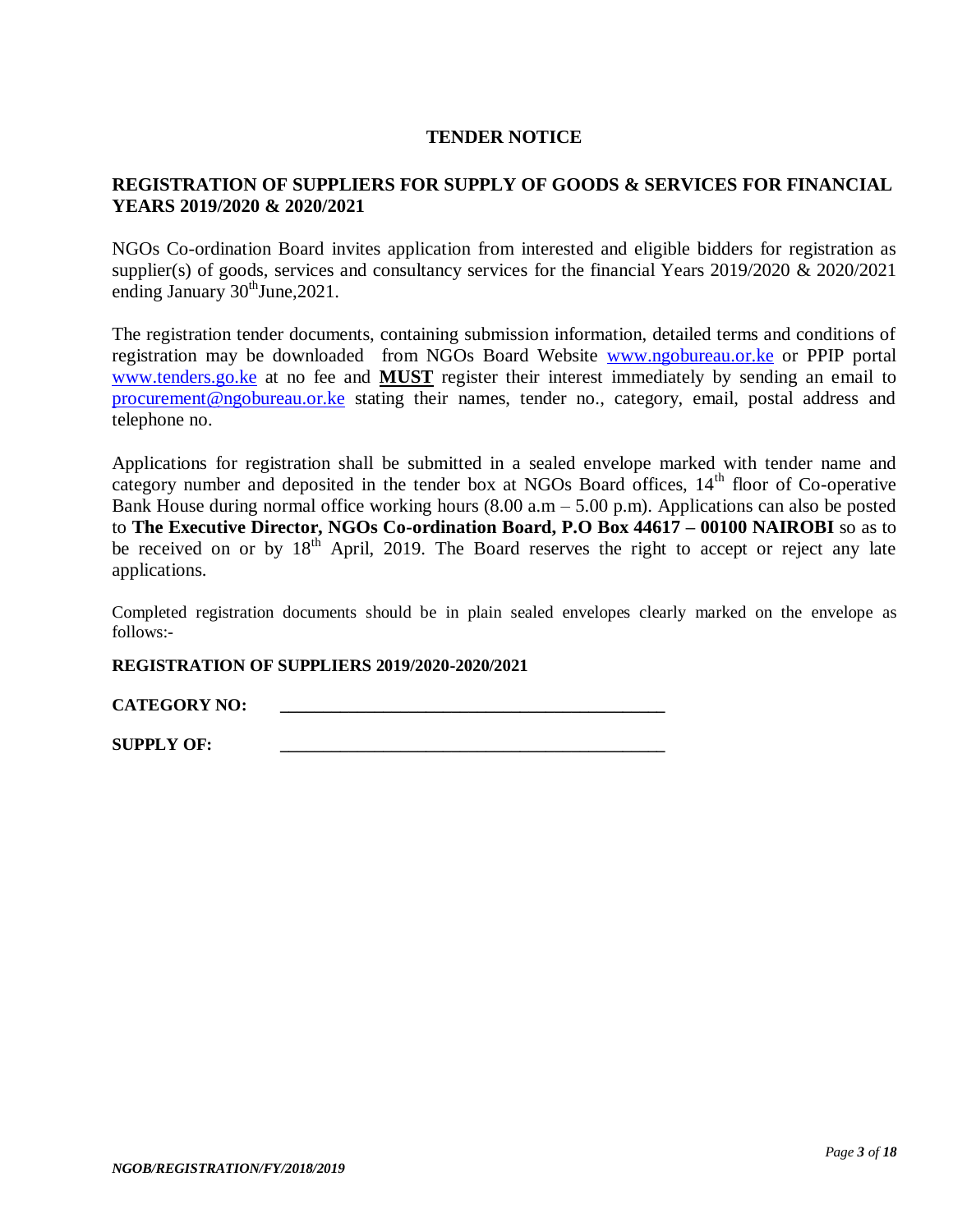## **CATEGORIES OF GOODS AND SERVICES FOR REGISTRATION OF SUPPLIERS FOR FY 2019/2020-2020/2021**

| NO.                                                    | <b>TENDER NUMBER</b>                                     | <b>ITEM DESCRIPTION OF</b><br><b>ELIGIBILITY</b>                                                                          |            |  |  |  |
|--------------------------------------------------------|----------------------------------------------------------|---------------------------------------------------------------------------------------------------------------------------|------------|--|--|--|
|                                                        |                                                          | <b>GOODS AND SERVICES</b>                                                                                                 |            |  |  |  |
|                                                        | CATEGORY A-REGISTRATION FOR SUPPLY AND DELIVERY OF GOODS |                                                                                                                           |            |  |  |  |
| 1.                                                     | A1                                                       | Supply and delivery of general<br>office stationery                                                                       | <b>PWD</b> |  |  |  |
| 2.                                                     | A <sub>2</sub>                                           | Supply and delivery of air time<br>scratch cards                                                                          | Women      |  |  |  |
| 3.                                                     | A <sub>3</sub>                                           | Supply and delivery of computer<br>consumables and related<br>accessories                                                 | Youth      |  |  |  |
| 4.                                                     | A <sub>4</sub>                                           | Supply and delivery of assorted<br>office consumables                                                                     | Youth      |  |  |  |
| 5.                                                     | A <sub>5</sub>                                           | Supply and delivery of bottled<br>clean drinking water                                                                    | Open       |  |  |  |
| 6.                                                     | A <sub>6</sub>                                           | Supply and delivery of fresh milk                                                                                         | Youth      |  |  |  |
| 7.                                                     | A7                                                       | Supply and delivery of daily<br>newspapers                                                                                | Youth      |  |  |  |
|                                                        | <b>CATEGORY B- REGISTRAION FOR PROVISION OF SERVICES</b> |                                                                                                                           |            |  |  |  |
| 8.                                                     | B1                                                       | Provision of repair for computers,<br>laptops, storage, printers, copiers,<br>projectors and other related<br>equipment's | Open       |  |  |  |
| 9.                                                     | B <sub>2</sub>                                           | Provision of creative design and<br>printing services                                                                     | Youth      |  |  |  |
| 10.                                                    | B <sub>3</sub>                                           | Provision of website designing and<br>maintenance services                                                                | Youth      |  |  |  |
| 11.                                                    | <b>B</b> 4                                               | Provision of Travel and Air<br><b>Ticketing Agency Services (IATA</b><br>Registered Firms Only)                           | Open       |  |  |  |
| 12.                                                    | B <sub>5</sub>                                           | Provision of cleaning services                                                                                            | Women      |  |  |  |
| 13.                                                    | B <sub>6</sub>                                           | Provision of Legal Services -<br>Constitutional experts, Sectoral<br>laws and policy experts                              | Open       |  |  |  |
| 14.                                                    | B7                                                       | Provision of Audit services                                                                                               | Open       |  |  |  |
|                                                        | $15.$ B <sub>8</sub>                                     | Provision of catering services                                                                                            | Open       |  |  |  |
| 16.                                                    | <b>B</b> 9                                               | Provision for car hire services                                                                                           | Open       |  |  |  |
| <b>CATEGORY C-REGISTRATION OF CONSULTANCY SERVICES</b> |                                                          |                                                                                                                           |            |  |  |  |
| 17.                                                    | C <sub>1</sub>                                           | Consultancy for training for ISO<br>9001-2015                                                                             | Open       |  |  |  |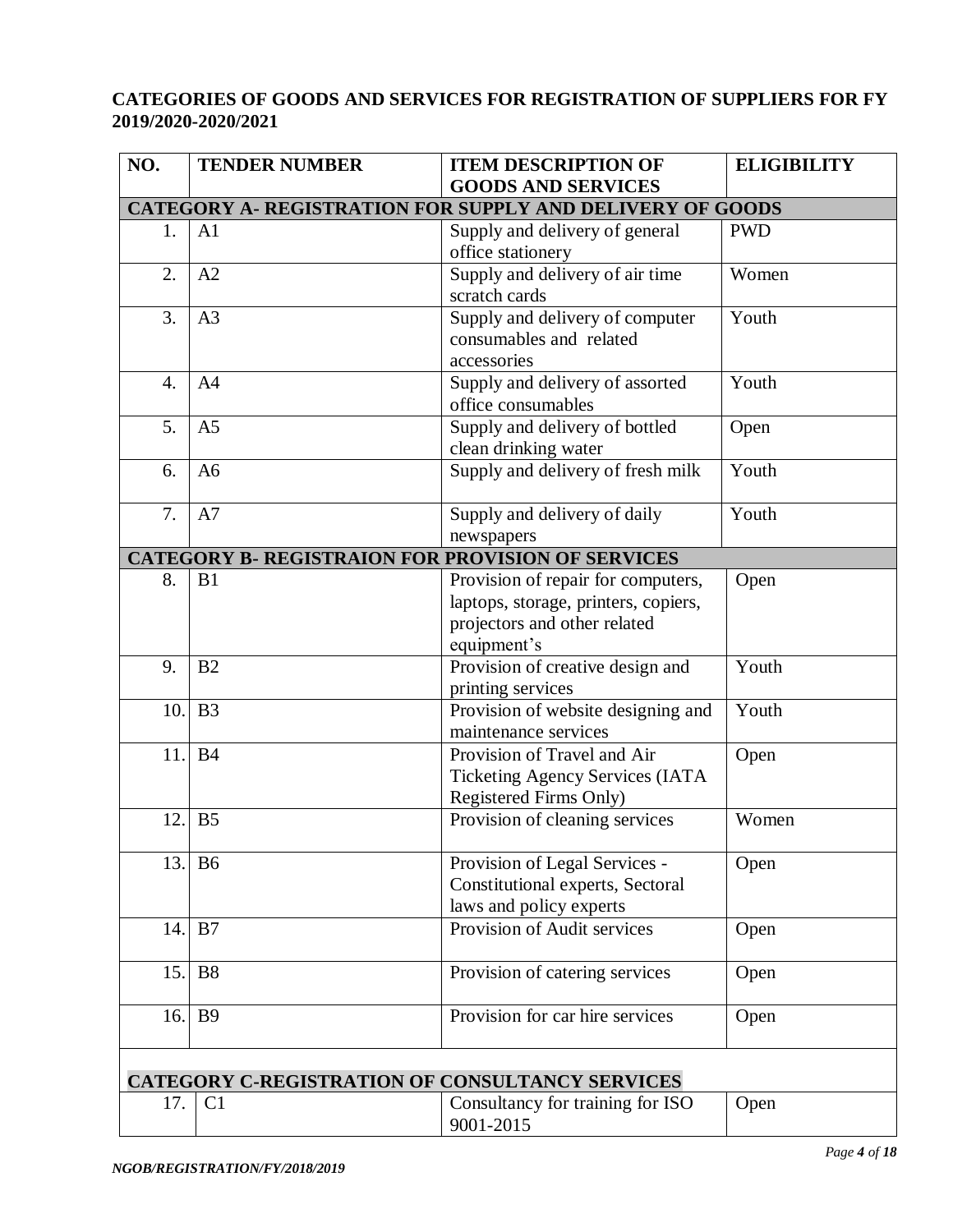| 18. | C2             | Consultancy for ISO 9001-2015          | Open |
|-----|----------------|----------------------------------------|------|
|     |                | Certification                          |      |
| 19. | C <sub>3</sub> | Curriculum development for the         |      |
|     |                | training of charitable sector          |      |
| 20. | C <sub>4</sub> | Consultancy for needs assessment       | Open |
|     |                | on training and training of TOTs       |      |
| 21. | C <sub>5</sub> | Consultancy for needs assessment       | Open |
|     |                | on digitization of records and         |      |
|     |                | automation of services                 |      |
| 22. | C6             | Consultancy for event organizers       | Open |
|     |                |                                        |      |
| 23. |                | <b>Consultancy for Risk Management</b> | Open |
|     |                | Enterprise                             |      |

**Special Groups include Youth, Women and Persons living with Disability who have been duly registered with the National Treasury (Directorate of Procurement). They MUST show proof of registration by providing the certificate of registration.**

#### <span id="page-4-0"></span>**1.0 - REGISTRATION INSTRUCTIONS**

#### **1.1 Introduction**

NGOs CO-ORDINATION BOARD referred to as the Board would like to invite interested candidates who must qualify by meeting the set criteria as provided by the Board to perform the contract of supply and delivery or provision of goods and services to the Board.

#### **1.2 Registration Objective**

The main objective is to register suppliers who will supply and deliver assorted goods, provide services and consultancy services under relevant tenders/quotations to the Board as and when required during the stated period.

#### **1.3 Invitation of Registration**

Suppliers and Special Groups registered with Register of Companies under the Laws of Kenya and the relevant Government Ministry in respective merchandise or services are invited to submit their registration documents to Executive Director, NGOs CO-ORDINATION BOARD so that they may be registered for submission of quotations. Registration documents will be submitted in complete lots singly or in combination. The prospective suppliers are required to supply mandatory information for registration.

#### **1.4 Experience**

Prospective suppliers and contractors must have carried out successful supply and delivery of similar items/services to Government/Board/Institutions similar size and complexity. Potential suppliers/contractors must demonstrate the willingness and commitment to meet the registration criteria.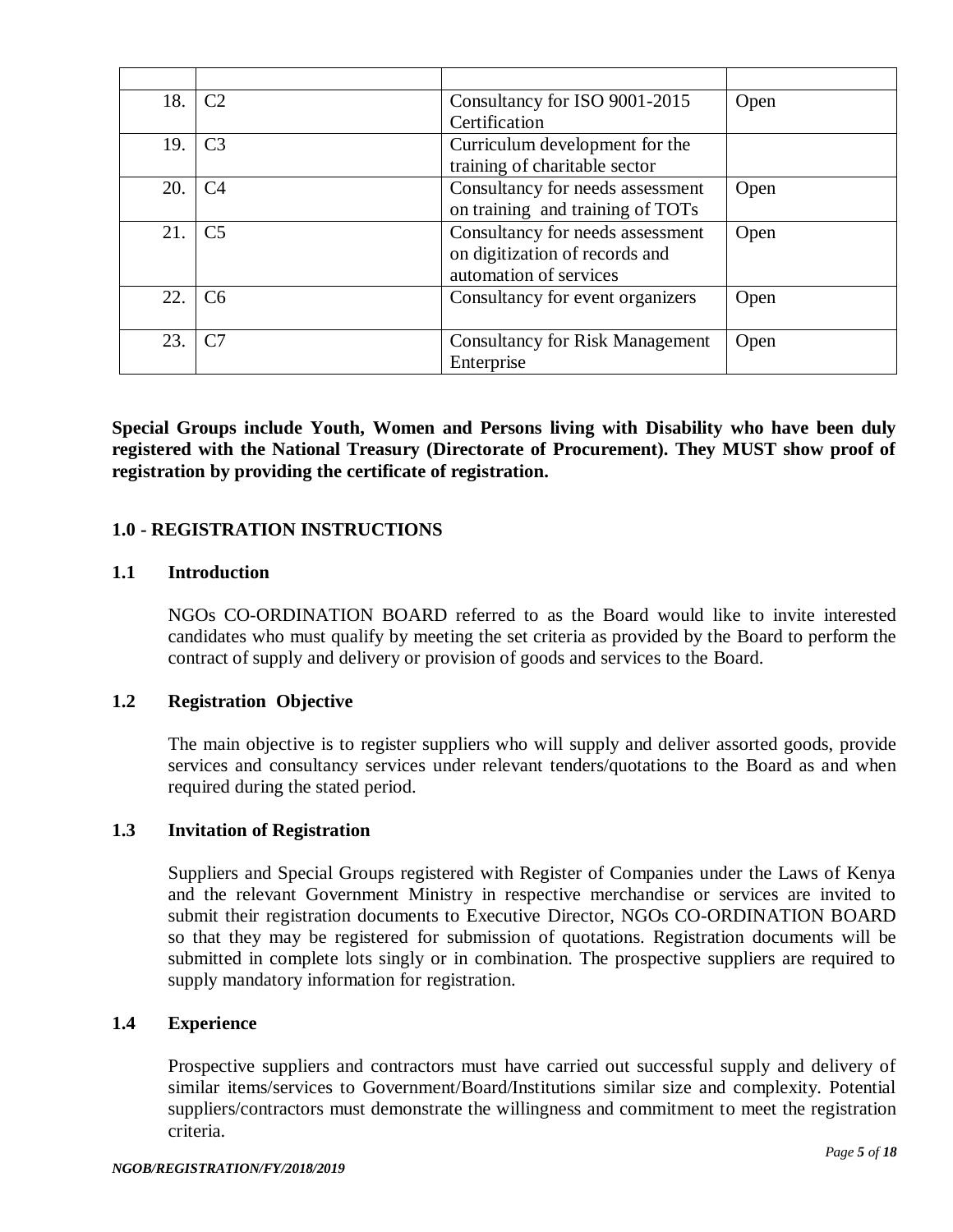#### **1.5 Registration Document**

This document includes questionnaire forms and documents required of prospective suppliers.

**1.6** In order to be considered for registration, prospective suppliers must submit all the information herein requested.

#### **1.7 Distribution of registration Documents**

A copy of the completed registration data and other requested information shall be submitted to reach;

## **THE EXECUTIVE DIRECTOR NGOS CO-ORDINATION BOARD P.O. BOX 44617- 00100 NAIROBI**

#### **1.8 Questions Arising from Documents**

Questions that may arise from the registration documents should be directed to the Executive Director, NGOs CO-ORDINATION BOARD whose address is given in par 1.7 not later than 7 days before the closure of the registration process.

#### **1.9 Additional Information**

The NGOs CO-ORDINATION BOARD reserves the right request submission of additional information from prospective bidders.

**1.10** Request for quotations will be made available only to those bidders whose qualifications are accepted by NGOs CO-ORDINATION BOARD after scoring more than 60% points after completion of the registration process.

#### <span id="page-5-0"></span>**2.0 - BRIEF CONTRACT REGULATIONS/GUIDELINES**

#### **Taxes on Imported Materials**

The Supplier shall pay custom duty and VAT as required by the Law.

#### **Custom Clearance**

The Contractor shall be responsible for custom clearance of their imported goods and materials.

#### **Contract Price**

The contract shall be of unit price type or cumulative of computed unit price and quantities required. Quantities may increase or decrease as determined by demand on the authority of the Executive Director or Tender Committee. Prices quoted should be inclusive of all delivery charges.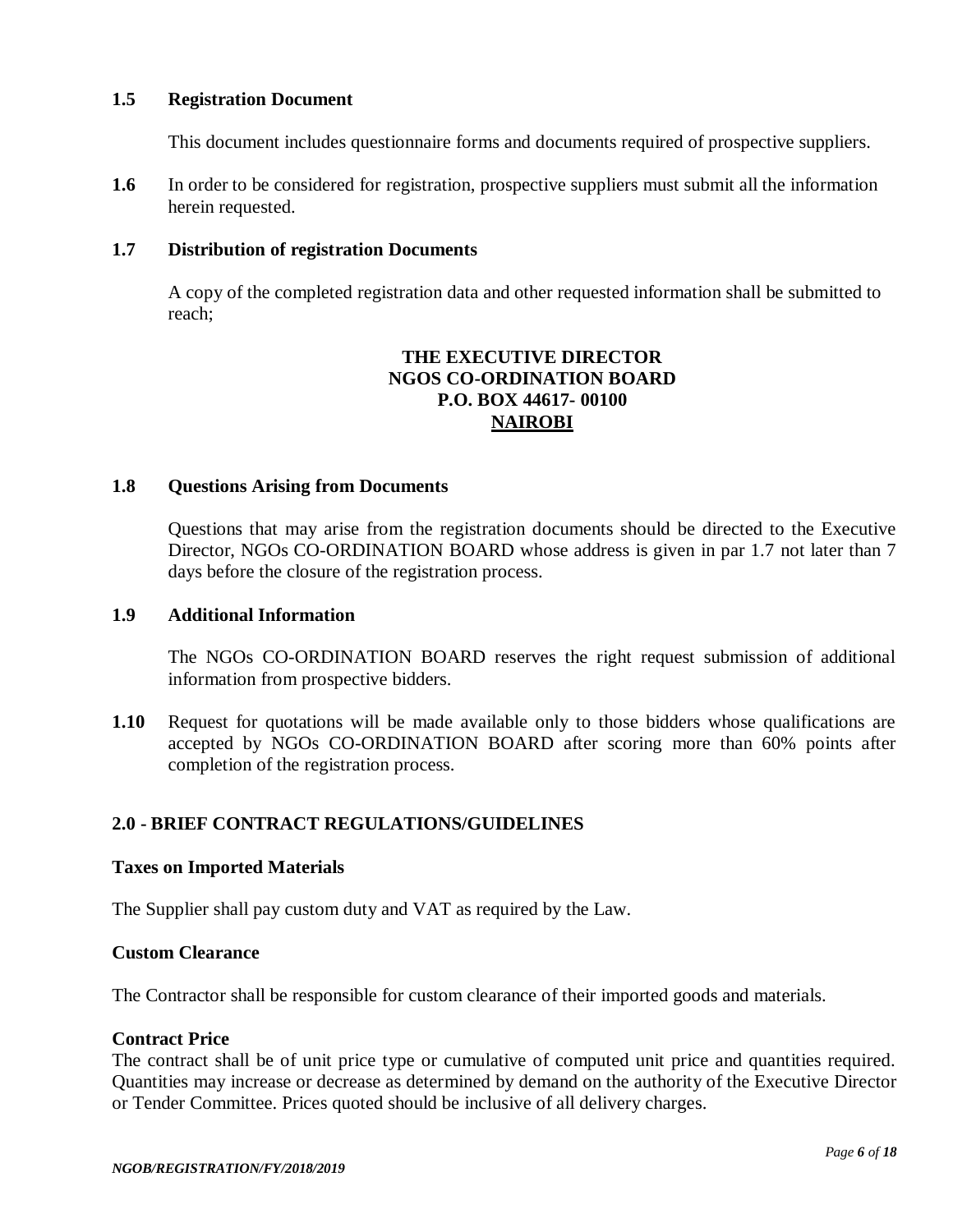#### **Payments**

All local purchase shall be on credit of a minimum of thirty (30) days or as may be stipulated in the Contract Agreement.

## <span id="page-6-0"></span>**3.0 - REGISTRATION DATA INSTRUCTIONS**

#### **Registration data forms**

The attached questionnaire forms PQ-1, PQ-2, PQ-3, PQ-4, PQ-5, PQ-6, PQ-7, and PQ-8 are to be completed by prospective suppliers/contractors who wish to be registered for submission of tender for specific tender.

The registration application forms which are not filled out completely and submitted in the prescribed manner will not be considered. All the documents that form part of the proposal must be written in English and in ink.

#### **Qualification**

It is understood and agreed that the registration data on prospective suppliers is to be used by NGOs CO-ORDINATION BOARD in determining, according to its sole judgment and discretion, the qualifications of prospective bidders to perform in respect to the Tender Category as described by the client.

Prospective bidders will not be considered qualified unless in the judgment of NGOs CO-ORDINATION BOARD they possess capability, experience, qualified personnel available and suitability of equipment and net current assets or working capital sufficient to satisfactorily execute the contract for goods/services.

#### **Essential Criteria for Registration**

- **3.3.1 (a)** Experience: Prospective bidders shall have at least 2 years' experience with exception of YAGPO suppliers in the supply of goods, services and allied items in case of potential supplier/contractor should show competence, willingness and capacity to service the contract.
	- **(b)** Prospective supplier requires special experience and capability to organize, Supply and delivery items or service at short notice.

#### **3.3.2 Personnel**

The names pertinent information and CV of the key personnel for individual or group to execute the contract must be indicated in form PQ-3.

#### **3.3.3 Financial Condition**

The Supplier's financial condition will be determined by latest financial statement submitted with the registration documents as well as letters of reference from their bankers regarding suppliers/contractors credit position. Potential suppliers/contractors will be registered on the satisfactory information given.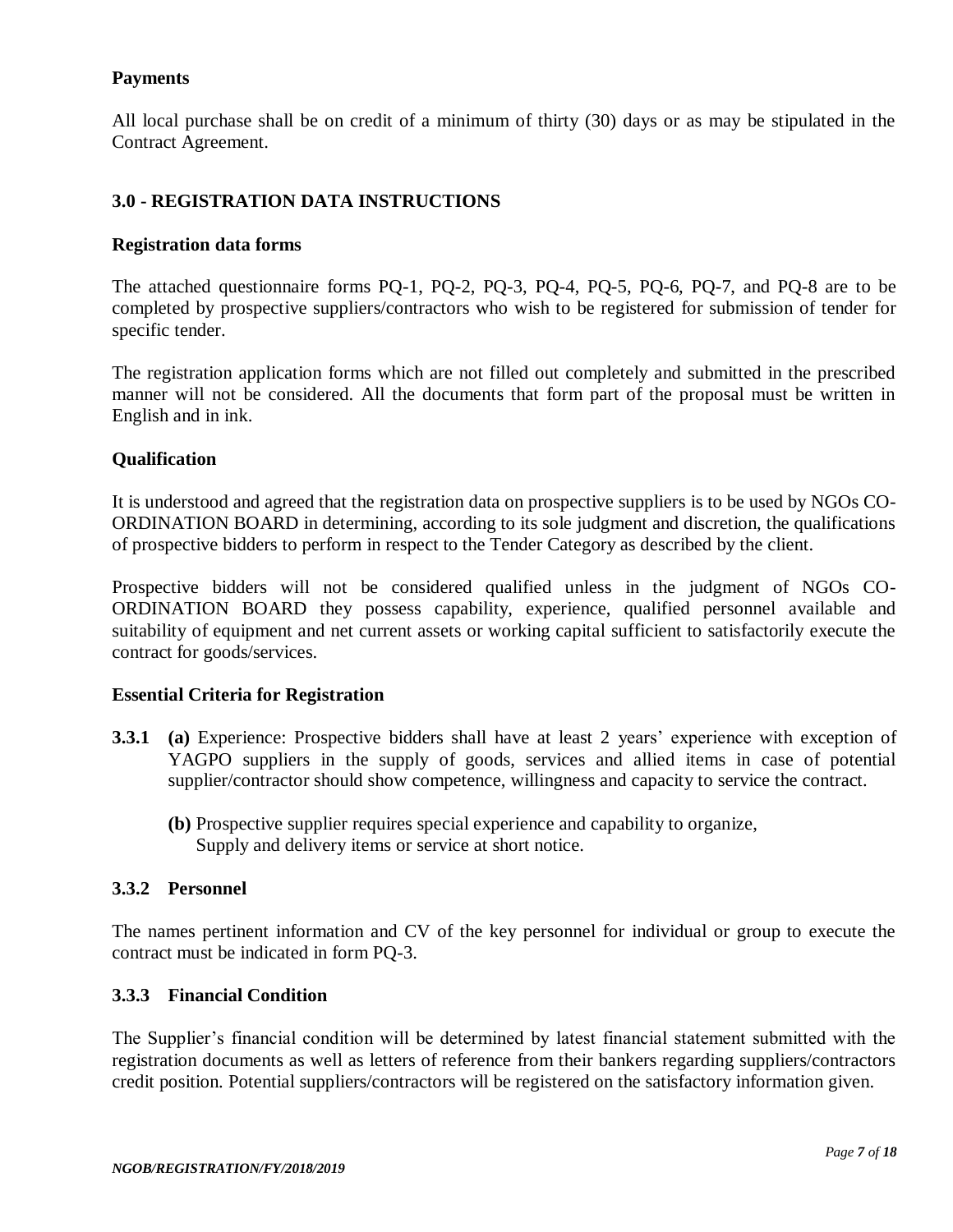## **3.3.4 Special Considerations**

Special consideration will be given to the financial resources available as working capital, taking into account the amount of uncompleted orders on contract and now in progress. Data to be filled/provided on form PQ-4. However, potential bidders should provide evidence of financial capability to execute the contract.

## **3.3.5 Past Performance**

Past performance will be given due consideration in registering the bidders. Letter of reference from past customers should be included in Form PQ-6.

#### **3.4 Statement**

Application must include a sworn statement Form PQ-8 by the tenderer ensuring the accuracy of the information given.

## **3.5 Withdrawal of Registration**

Should a condition arise between the time the firm is registered to bid and the bid opening date which could substantially change the performance and qualification of the bidder or the ability to perform such as but not limited to bankruptcy, change in ownership or new commitments the Board reserves the right to reject the tender from such a bidder even though they have been initially registered.

- **3.6** The firm must have a fixed Business Premise and must be registered in Kenya with certificate of Registration/ in Board/Memorandum and Articles of association, copies of which must be attached.
- **3.6.1** The firm must show proof that it has paid all its statutory obligations and have current Tax Compliance Certificate.

## <span id="page-7-0"></span>**3.7 REGISTRATION CRITERIA**

|    |               | <b>PRELIMINARY</b>                                          | <b>Maximum</b> | Cut off     |
|----|---------------|-------------------------------------------------------------|----------------|-------------|
|    |               |                                                             | score          | score       |
|    | a)            | Copy of registration/incorporation certificates from        | <b>Must</b>    | <b>Must</b> |
|    |               | relevant registration bodies                                |                |             |
|    | b)            | Copy of Current KRA Compliance Certificate                  | <b>Must</b>    | <b>Must</b> |
| 2. |               | <b>FORM PQ 1 REGISTRATION</b>                               |                |             |
|    | a)            | <b>Business</b><br>Copies of Certificate of registration or | $\mathbf{2}$   |             |
|    |               | Name/incorporation                                          |                |             |
|    | b)            | Copy of Current KRA Compliance Certificate                  | $\overline{2}$ |             |
|    | $\mathbf{c})$ | Copy of current business permit (YAGPO exempted)            |                |             |
|    | $\rm d$       | Copy of valid certificate of registration from National     |                |             |
|    |               | Treasury (special groups)                                   |                |             |
| 3  |               | <b>FORM PQ2- REGISTRATION APPLICATION</b>                   |                |             |
|    | a)            | Name of the Company/firm/supplier                           | 0.25           |             |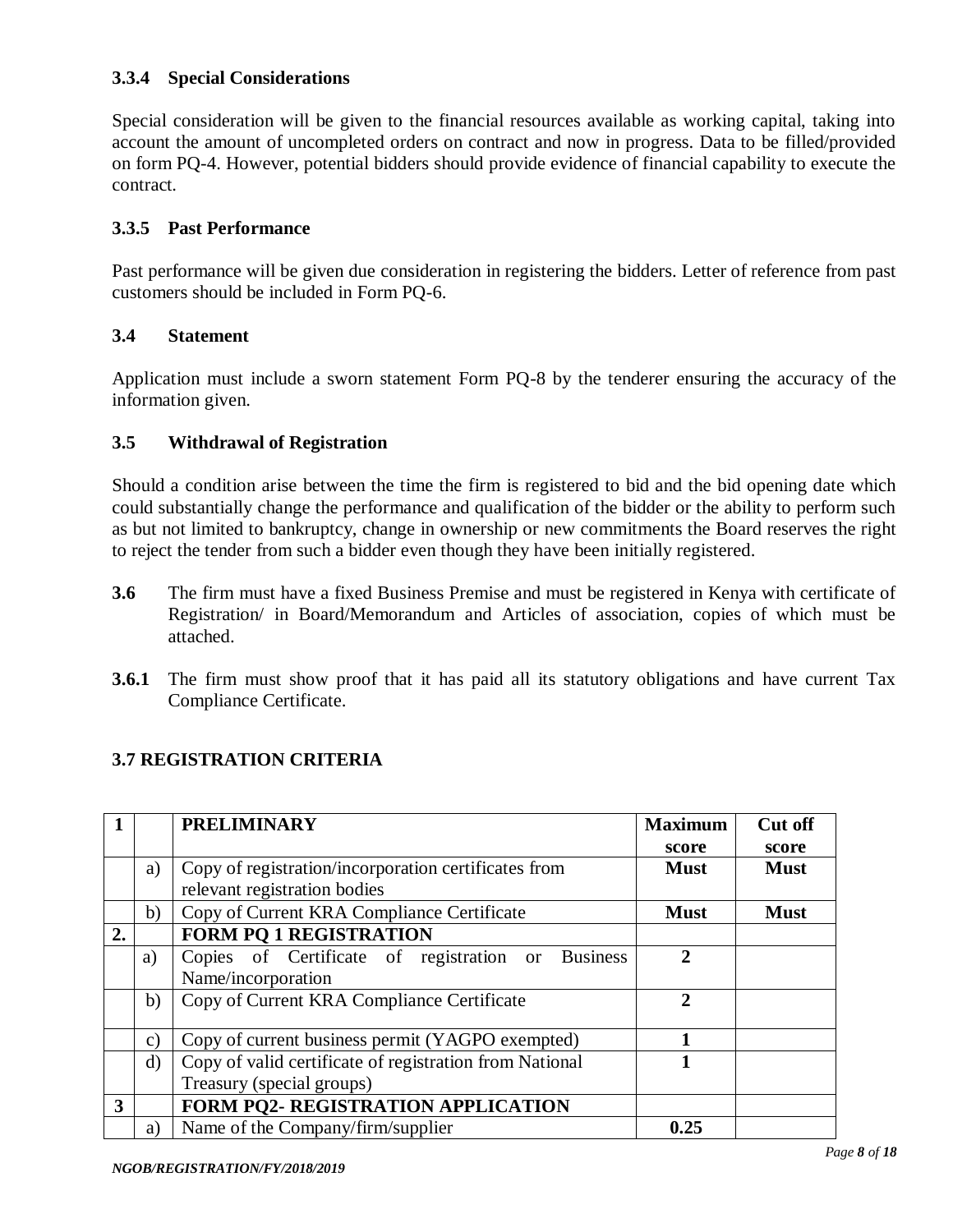|                  | b)               | E-mail address                                                | 0.25                    |  |
|------------------|------------------|---------------------------------------------------------------|-------------------------|--|
|                  | $\mathbf{c})$    | Postal address                                                | 0.25                    |  |
|                  | $\mathbf{d}$     | Mobile No./telephone                                          | 0.25                    |  |
| $\overline{4}$ . |                  | FORM PQ3-SUPERVISORY PERSONNEL(must be                        | 6                       |  |
|                  |                  | filled accordingly)                                           |                         |  |
| 5                |                  | <b>FORM PQ4 - FINANCIAL POSITION &amp; TERMS OF</b>           |                         |  |
|                  |                  | <b>TRADE (YAGPO exempted)</b>                                 |                         |  |
|                  | a)               | Audited & certified financial statements for the last current | $\overline{\mathbf{4}}$ |  |
|                  |                  | two years                                                     |                         |  |
|                  | b)               | At least a reference from the applicant's bankers regarding   | $\overline{2}$          |  |
|                  |                  | suppliers credit position                                     |                         |  |
|                  | $\mathbf{c})$    | Credit period (not less than 30 days)                         | $\overline{2}$          |  |
| 6.               |                  | <b>FORM PQ5 - CONFIDENTIAL BUSINESS</b>                       | $\overline{1}$          |  |
|                  |                  | <b>QUESTIONAIRE</b> ( must be filled accordingly)             |                         |  |
| 7.               |                  | <b>FORM PQ6 - PAST EXPERIENCE</b>                             |                         |  |
|                  | a)               | At least 3 Names of the applicants clients in the past two    | 6                       |  |
|                  |                  | years and value of the contracts entered into and completed   |                         |  |
|                  |                  | satisfactorily and the duration of the contract (must be      |                         |  |
|                  |                  | listed and stamped) (YAGPO exempted)                          |                         |  |
|                  | $\mathbf{i}$     | Signed contracts/LPOs/LSOs (prove of a. above)                |                         |  |
|                  | $\mathbf{ii}$    | Acceptance certificates/completion certificates (prove of a.  |                         |  |
|                  |                  | above)                                                        |                         |  |
|                  | $\overline{iii}$ | Attach at least 3 recommendation letters each from a          |                         |  |
|                  |                  | different client                                              |                         |  |
| 8.               |                  | FORM PQ7 - LITIGATION HISTORY (must be filled                 | $\mathbf{1}$            |  |
|                  |                  | accordingly)                                                  |                         |  |
| 9.               |                  | FORM PQ8 - SWORN STATEMENT(must be filled                     | $\mathbf{1}$            |  |
|                  |                  | accordingly)                                                  |                         |  |
|                  |                  | <b>Total Score</b>                                            | 30                      |  |

## *NB: The Cut off Score will be at 60% of the total score*

## <span id="page-8-0"></span>**FORM PQ-1 REGISTRATION**

All firms must provide:-

- **1.** Copies of Certificate of registration of Business Name/
- **2.** Copy of VAT Registration Certificate.
- **3.** Tax Compliance Certificate from KRA (failure to produce this certificate to approve compliance, will lead to automatic disqualification thus no further evaluation of your application.
- **4.** Copy of PIN Certificate of Firm/company or individual.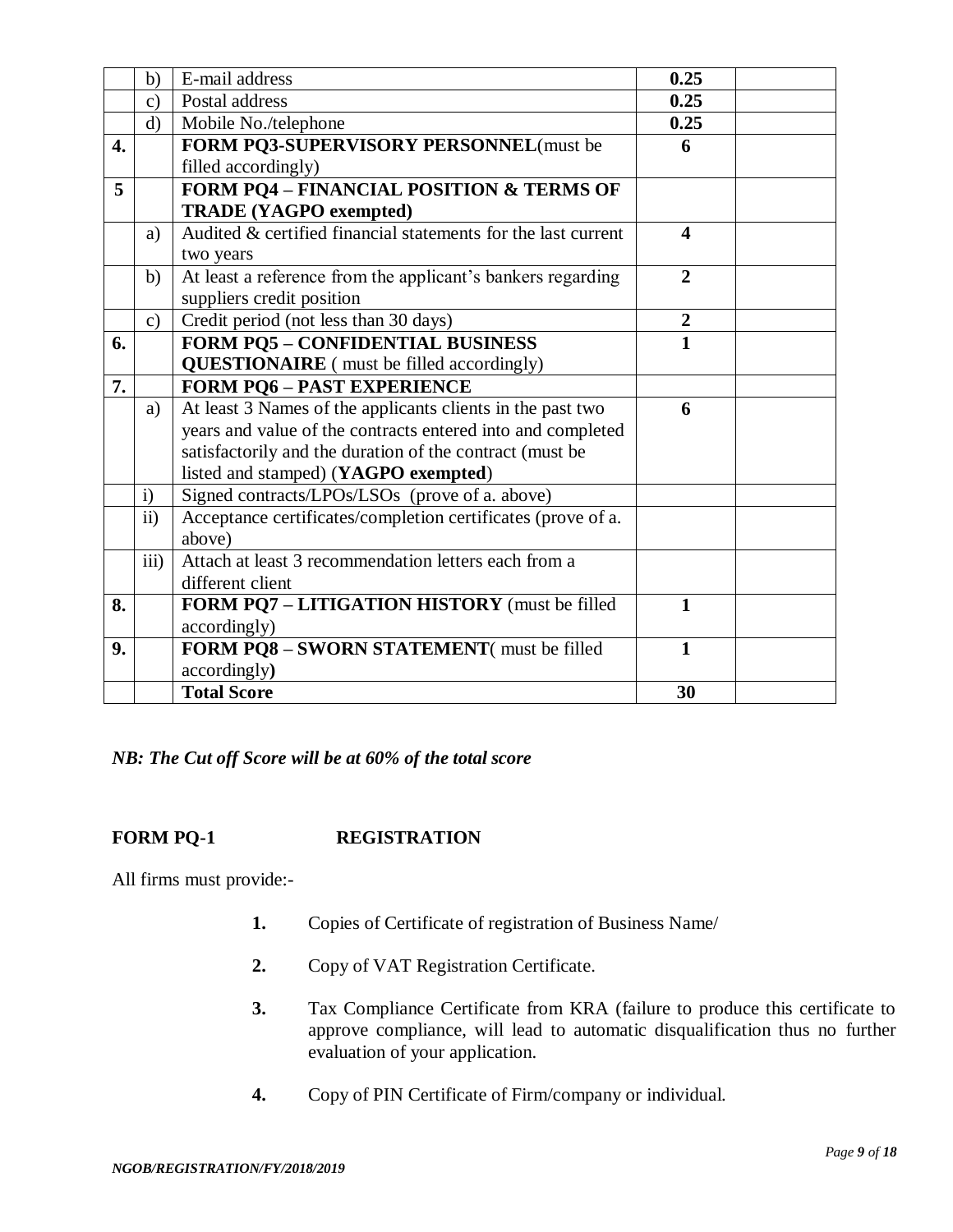- **5.** Copy of Business Permit.
- **6.** Letter of recommendation from previous organization served.
- **7.** A profile of the owners or shareholders.
- **8.** Practicing Certificate for all professionals.
- **9.** E-mail Contacts a valid and active e-mail address

## <span id="page-9-0"></span>**FORM PQ-2 REGISTRATION DATA**

## **REGISTRATION OF SUPPLIERS APPLICATION FORM**

|                                      | (Item Description) |  |
|--------------------------------------|--------------------|--|
|                                      | (Category)         |  |
|                                      |                    |  |
|                                      | (Compulsory)       |  |
|                                      |                    |  |
|                                      | (Compulsory)       |  |
|                                      |                    |  |
|                                      |                    |  |
| Name of building<br>Name of building |                    |  |
|                                      |                    |  |
| Telephone No.                        |                    |  |
|                                      |                    |  |
|                                      | (Compulsory)       |  |
| Full Name of applicant               |                    |  |
|                                      | (Compulsory)       |  |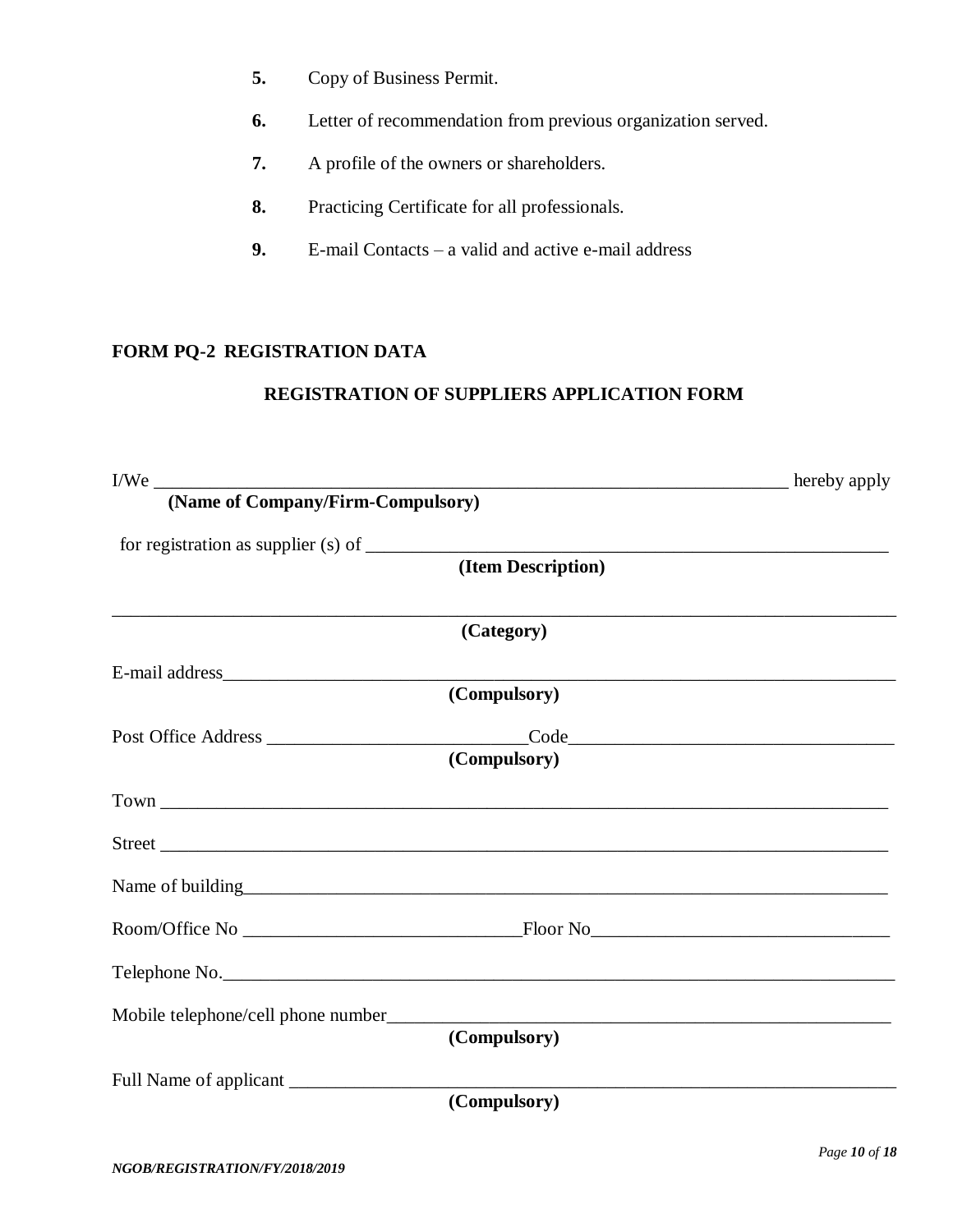| Other branches Location<br>. |
|------------------------------|
|------------------------------|

## **ORGANIZATION & BUSINESS INFORMATION**

| Chief Executive executive contract to the contract of the contract of the contract of the contract of the contract of the contract of the contract of the contract of the contract of the contract of the contract of the cont |
|--------------------------------------------------------------------------------------------------------------------------------------------------------------------------------------------------------------------------------|
|                                                                                                                                                                                                                                |
|                                                                                                                                                                                                                                |
|                                                                                                                                                                                                                                |
|                                                                                                                                                                                                                                |
|                                                                                                                                                                                                                                |
| Partnership (if applicable)                                                                                                                                                                                                    |
|                                                                                                                                                                                                                                |
|                                                                                                                                                                                                                                |
|                                                                                                                                                                                                                                |
|                                                                                                                                                                                                                                |
|                                                                                                                                                                                                                                |
|                                                                                                                                                                                                                                |
| Enclose copy of organization chart of the firm indicating the main fields of activities                                                                                                                                        |
| State any technological innovations or specific attributes which distinguish you from your                                                                                                                                     |
|                                                                                                                                                                                                                                |
|                                                                                                                                                                                                                                |

Indicate terms of trade/sale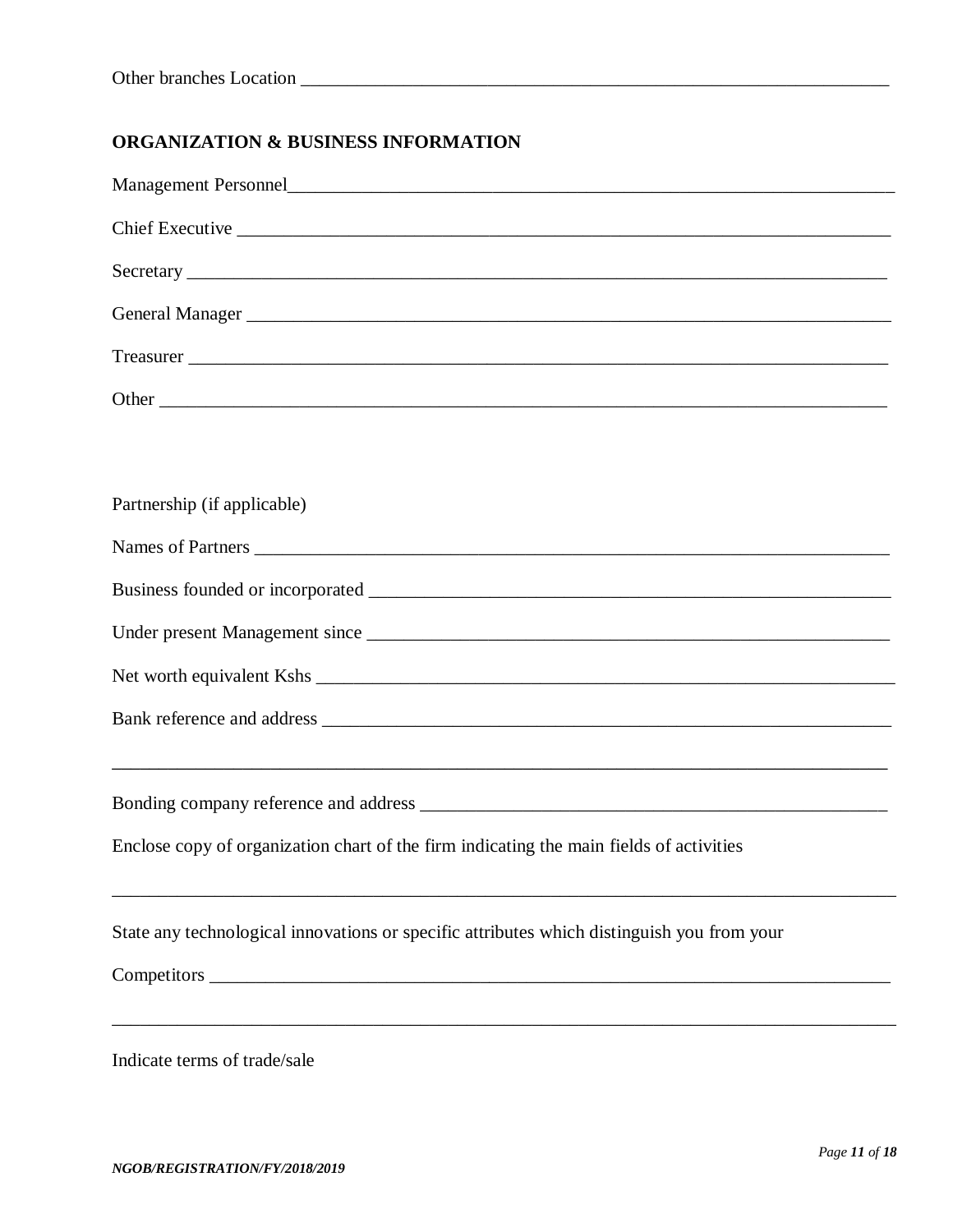**Note –** *Any information marked compulsory must be provided failure to which the applicant shall be automatically disqualified*

## <span id="page-11-0"></span>**PQ-3 SUPERVISORY PERSONNEL**

| Name                                                                                                                                                                                                   |
|--------------------------------------------------------------------------------------------------------------------------------------------------------------------------------------------------------|
|                                                                                                                                                                                                        |
|                                                                                                                                                                                                        |
|                                                                                                                                                                                                        |
|                                                                                                                                                                                                        |
|                                                                                                                                                                                                        |
|                                                                                                                                                                                                        |
| Professional Qualification <b>Exercísion Exercísion Exercísion Exercísion Exercísion Exercísion Exercísion Exercísion Exercísion Exercísion Exercísion Exercísion Exercísion Exercísion Exercísion</b> |
| (Attach copies of certificates if any)                                                                                                                                                                 |
|                                                                                                                                                                                                        |

Length of service with contractor or supplier position held \_\_\_\_\_\_\_\_\_\_\_\_\_\_\_\_\_\_\_\_\_\_\_\_\_\_\_\_\_\_\_\_\_\_\_\_

(Attach copies of certificates of key personnel in the organization and professional)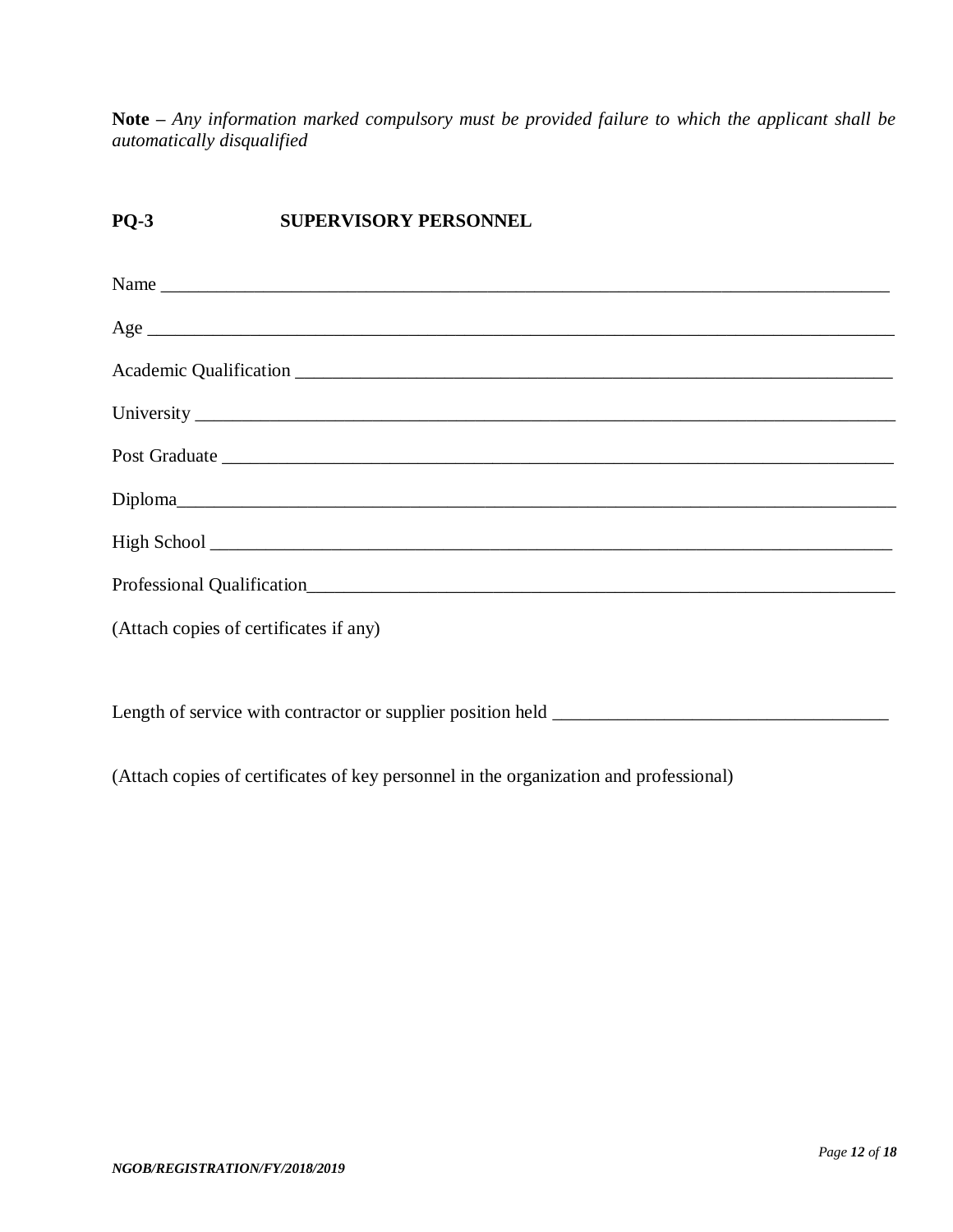#### <span id="page-12-0"></span>**PQ-4 FINANCIAL POSITION AND TERMS OF TRADE**

(1) Attach a copy firm's two certified financial statements giving summary of assets and current liabilities/or any other financial support. **(compulsory)** 

(2) Attach letters of reference from the bankers regarding supplier's credit position. **(Compulsory)** 

(3) State Credit period (minimum proposed is 30 days)

 *(Compulsory i.e. any applicant who does not indicate the credit period and/or who indicates any credit period less than 30 days shall be automatically disqualified)*

**Note –** *Any information marked compulsory must be provided failure to which the applicant shall be automatically disqualified.*

#### <span id="page-12-1"></span>**FORM PQ-5**

## **Confidential Business Questionnaire Form**

You are requested to give the particulars indicated in Part 1 and either Part 2 (a), 2 (b) or 2 (c) whichever applies to your type of business.

You are advised that it is a serious offence to give false information on this form

| Part $1 -$ General |  |
|--------------------|--|
|                    |  |
|                    |  |
|                    |  |
|                    |  |
|                    |  |
|                    |  |
|                    |  |
|                    |  |
|                    |  |
|                    |  |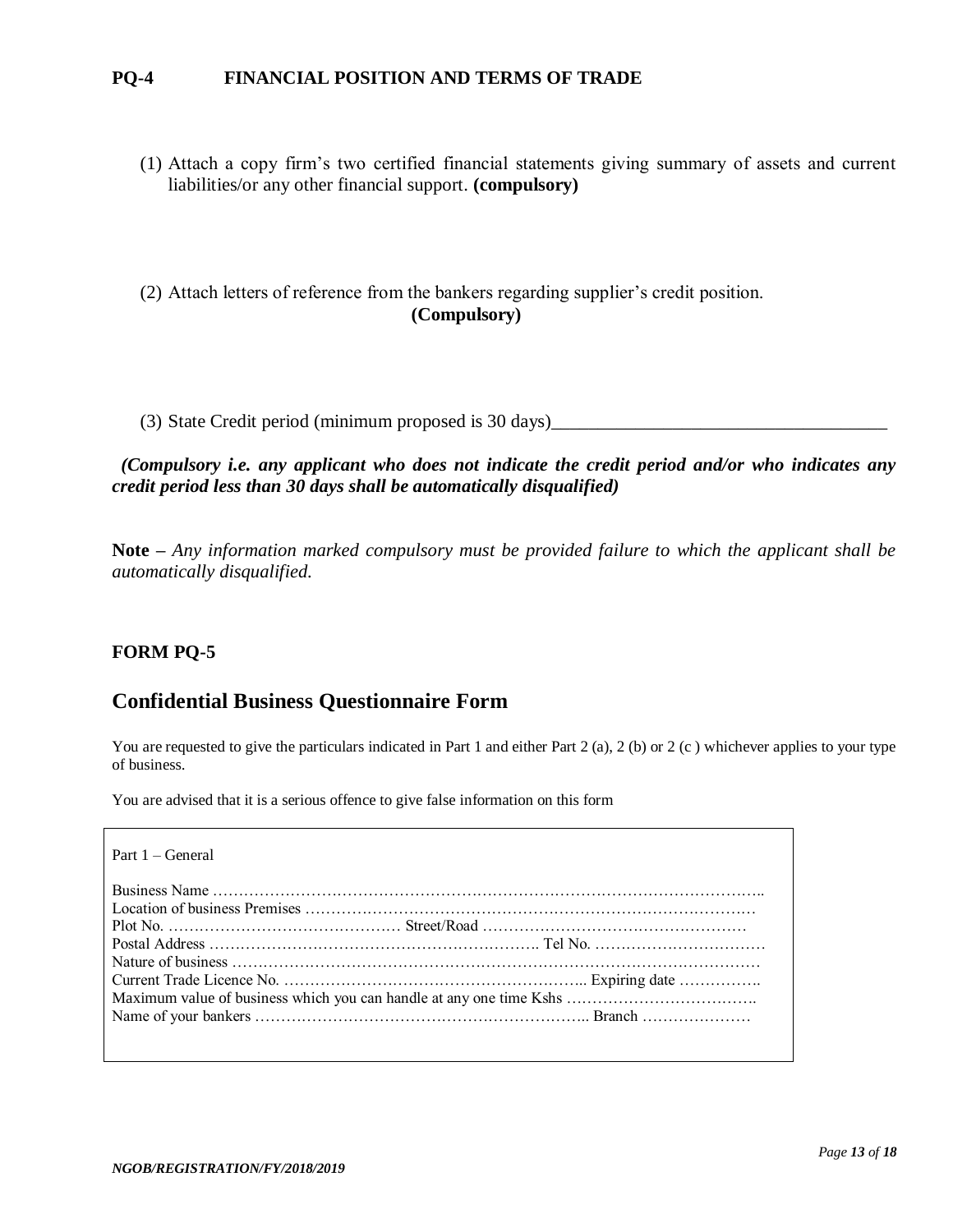| Part 2 (a) – Sole Proprietor                                                                                                    |  |                                        |               |
|---------------------------------------------------------------------------------------------------------------------------------|--|----------------------------------------|---------------|
|                                                                                                                                 |  |                                        |               |
|                                                                                                                                 |  | Part 2 (b) Partnership                 |               |
| Given details of partners as follows:<br>Name                                                                                   |  | Nationality Citizenship Details Shares |               |
| 1<br>2                                                                                                                          |  |                                        |               |
| 3                                                                                                                               |  |                                        |               |
|                                                                                                                                 |  | Part 2 (c) – Registered Company        |               |
| State the nominal and issued capital of company -<br>Nominal Kshs.<br>Issued Kshs.<br>Given details of all directors as follows |  |                                        |               |
| Name                                                                                                                            |  | Nationality Citizenship Details        | <b>Shares</b> |
|                                                                                                                                 |  |                                        |               |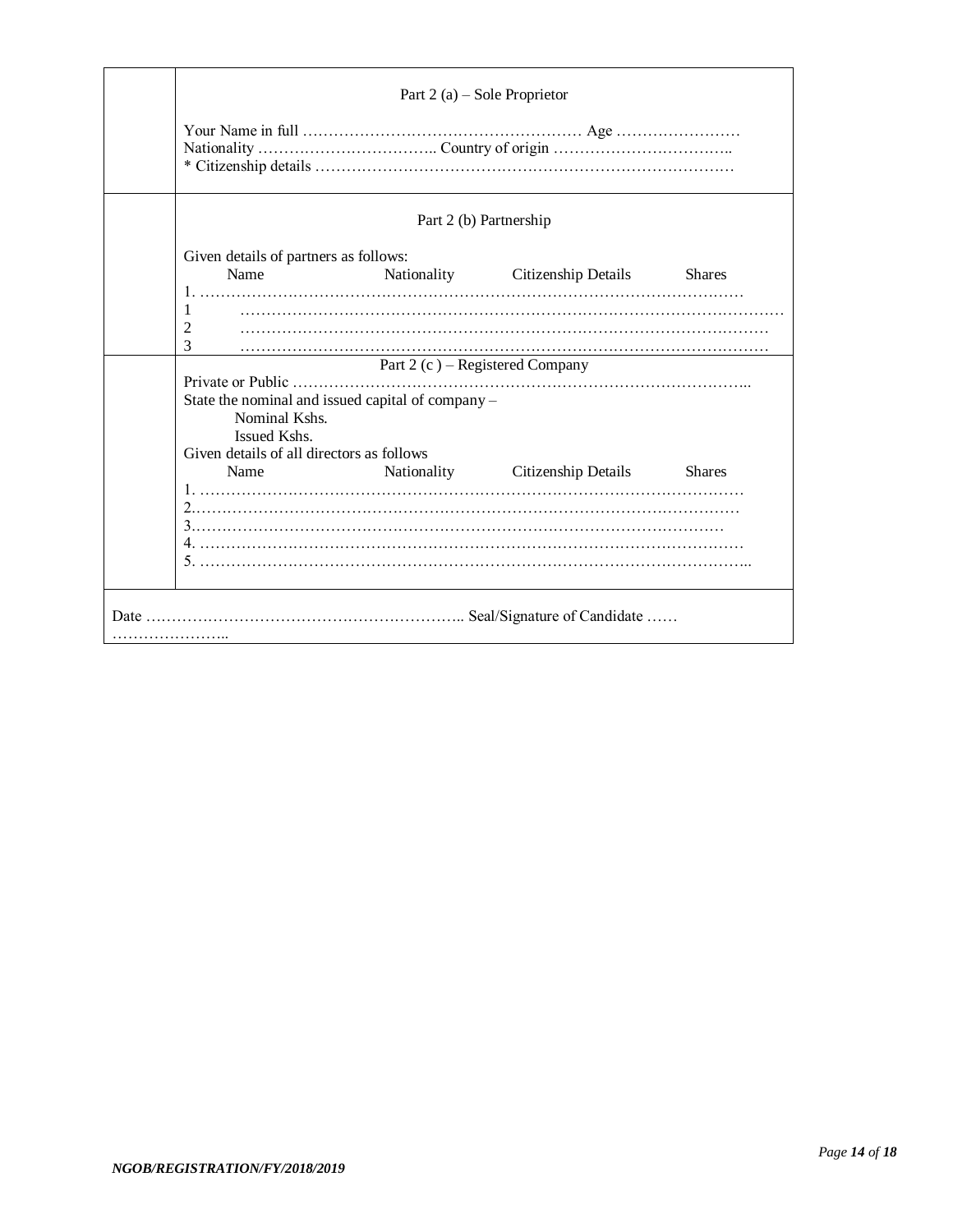## <span id="page-14-0"></span>**FORM PQ- PAST EXPERIENCE**

## **A) NAMES OF THE APPLICANTS CLIENTS IN THE PAST TWO YEARS AND VALUE OF THE CONTRACTS ENTERED INTO AND COMPLETED SATISFACTORILY (at least 3 firms)**

| 1. |           |                                                                                                                                                                                                |               |  |  |
|----|-----------|------------------------------------------------------------------------------------------------------------------------------------------------------------------------------------------------|---------------|--|--|
|    |           |                                                                                                                                                                                                |               |  |  |
|    |           |                                                                                                                                                                                                |               |  |  |
|    | 4)        |                                                                                                                                                                                                |               |  |  |
|    | 5)        |                                                                                                                                                                                                |               |  |  |
|    | 6)        |                                                                                                                                                                                                |               |  |  |
|    | i.<br>ii. | Attach the following documental evidence of existence of contract as above:<br><b>Signed contracts/LPOs/LSOs</b><br>Acceptance certificates/completion certificates<br><i>(Compulsory)</i>     |               |  |  |
| 2. |           |                                                                                                                                                                                                |               |  |  |
|    |           |                                                                                                                                                                                                |               |  |  |
|    | 3.        | Name of contact person at the client (Organization)_____________________________                                                                                                               |               |  |  |
|    |           |                                                                                                                                                                                                |               |  |  |
|    |           |                                                                                                                                                                                                |               |  |  |
|    | 6.        |                                                                                                                                                                                                |               |  |  |
|    | iii.      | Attach the following documental evidence of existence of contract as above:<br><b>Signed contracts/LPOs/LSOs</b><br>iv. Acceptance certificates/completion certificates<br><i>(Compulsory)</i> |               |  |  |
| 3. | 1.        |                                                                                                                                                                                                |               |  |  |
|    | 2.        |                                                                                                                                                                                                |               |  |  |
|    |           |                                                                                                                                                                                                |               |  |  |
|    |           |                                                                                                                                                                                                |               |  |  |
|    |           | NGOB/REGISTRATION/FY/2018/2019                                                                                                                                                                 | Page 15 of 18 |  |  |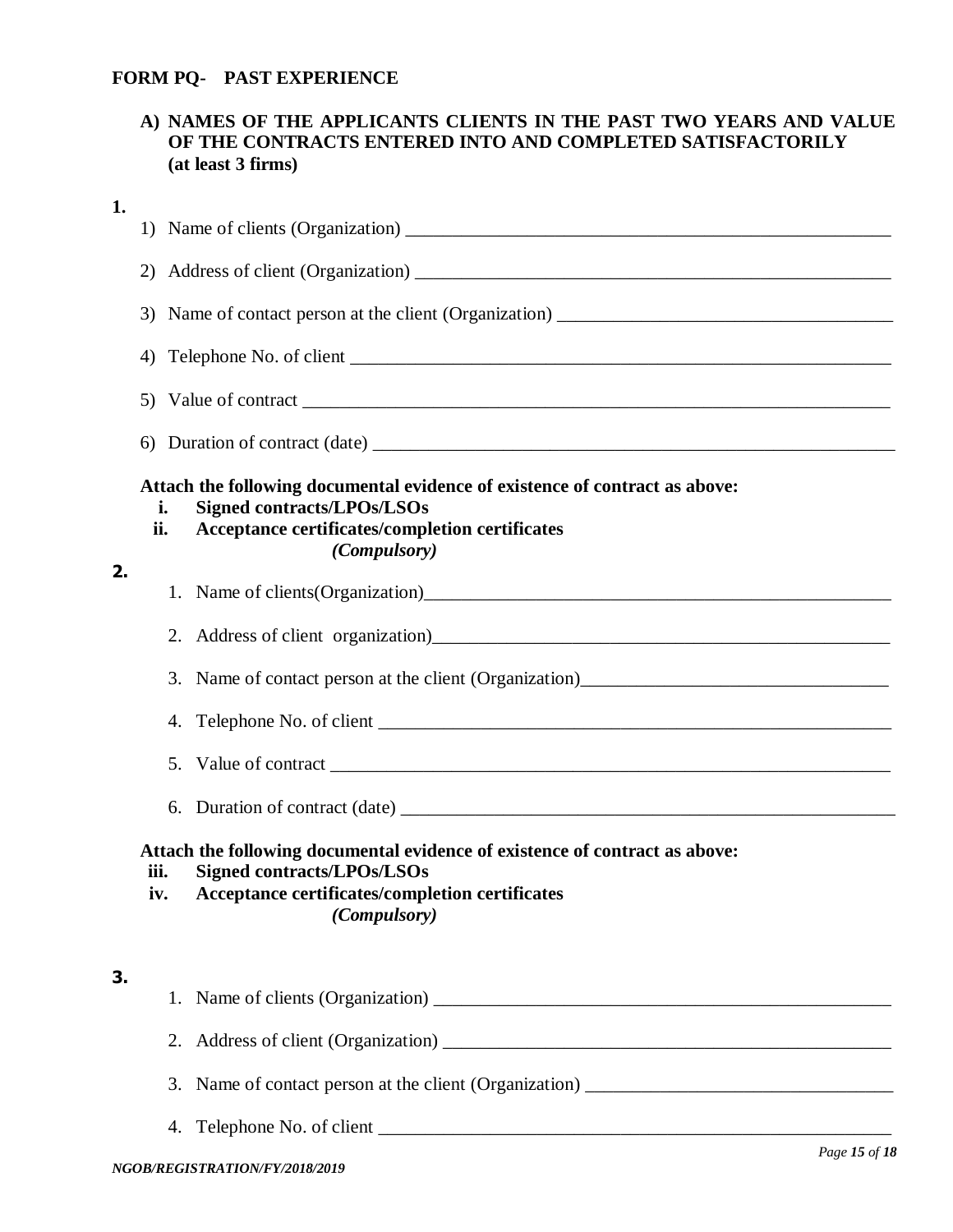- 5. Value of contract
- 6. Duration of contract (date) \_\_\_\_\_\_\_\_\_\_\_\_\_\_\_\_\_\_\_\_\_\_\_\_\_\_\_\_\_\_\_\_\_\_\_\_\_\_\_\_\_\_\_\_\_\_\_\_\_\_\_\_\_

## **Attach the following documental evidence of existence of contract as above:**

- **v. Signed contracts/LPOs/LSOs**
- **vi. Acceptance certificates/completion certificates**

*(Compulsory)*

#### **B) RECOMMENDATION LETTERS FROM THE APPLICANTS CLIENTS OF THE LAST FIVE YEARS**

Attach at least 3 recommendation letters each from a different client *(compulsory)*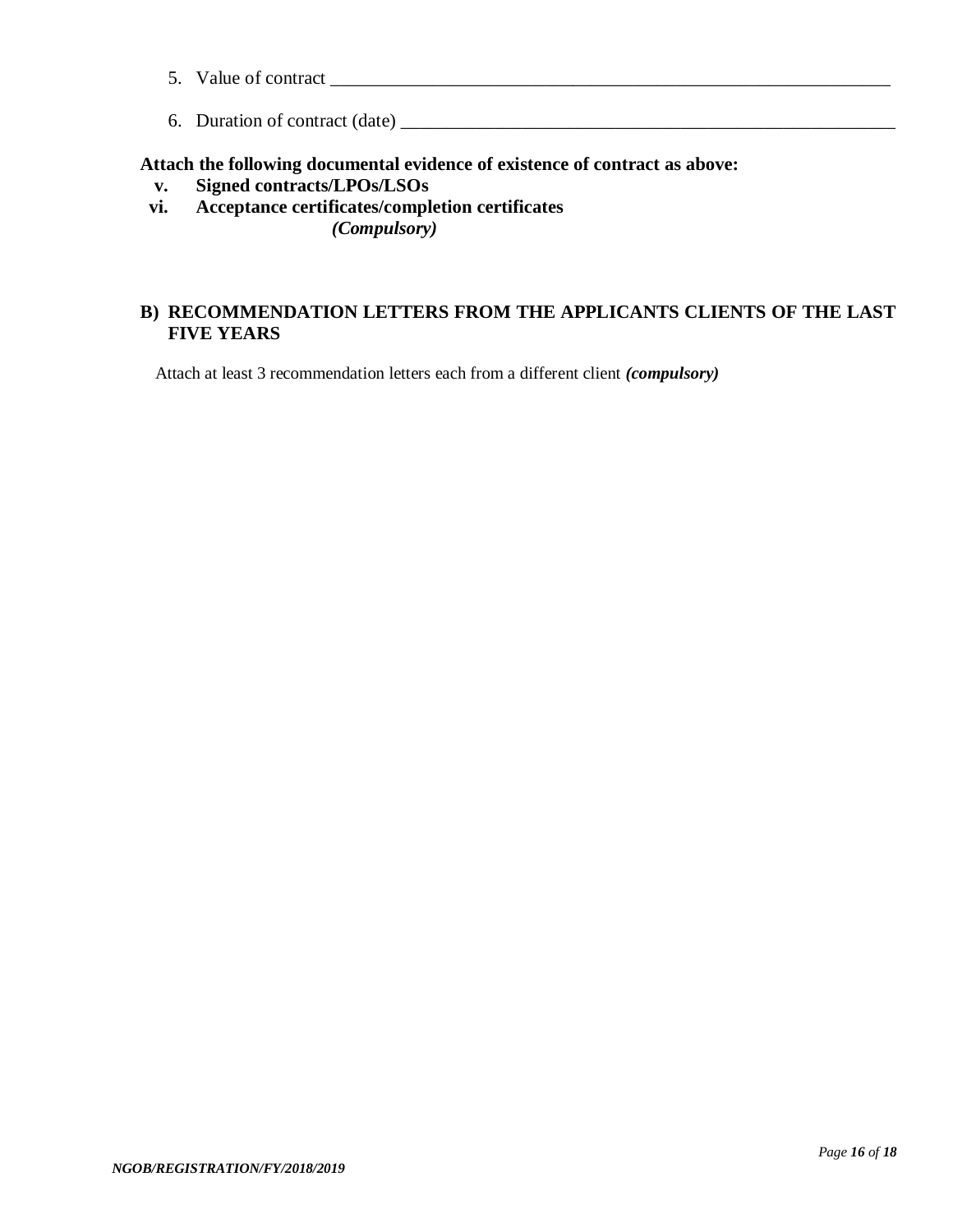## <span id="page-16-0"></span>**FORM PQ-7-LITIGATION HISTORY**

Name of Contract Supplier

Contractors/Suppliers should provide information on any history of litigation or arbitration resulting from contracts executed in the last five years or currently under execution.

| <b>YEAR</b> | <b>AWARD FOR OR</b><br><b>AGAINST</b> | NAME OF CLIENT,<br>CAUSE OF LITIGATION<br><b>AND MATTER IN</b><br><b>DISPUTE</b> | <b>DISPUTED</b><br><b>AMOUNT</b><br>(CURRENT VALUE,<br>KSHS.<br><b>EQUIVALENT</b> |
|-------------|---------------------------------------|----------------------------------------------------------------------------------|-----------------------------------------------------------------------------------|
|             |                                       |                                                                                  |                                                                                   |
|             |                                       |                                                                                  |                                                                                   |
|             |                                       |                                                                                  |                                                                                   |
|             |                                       |                                                                                  |                                                                                   |
|             |                                       |                                                                                  |                                                                                   |
|             |                                       |                                                                                  |                                                                                   |
|             |                                       |                                                                                  |                                                                                   |
|             |                                       |                                                                                  |                                                                                   |
|             |                                       |                                                                                  |                                                                                   |
|             |                                       |                                                                                  |                                                                                   |